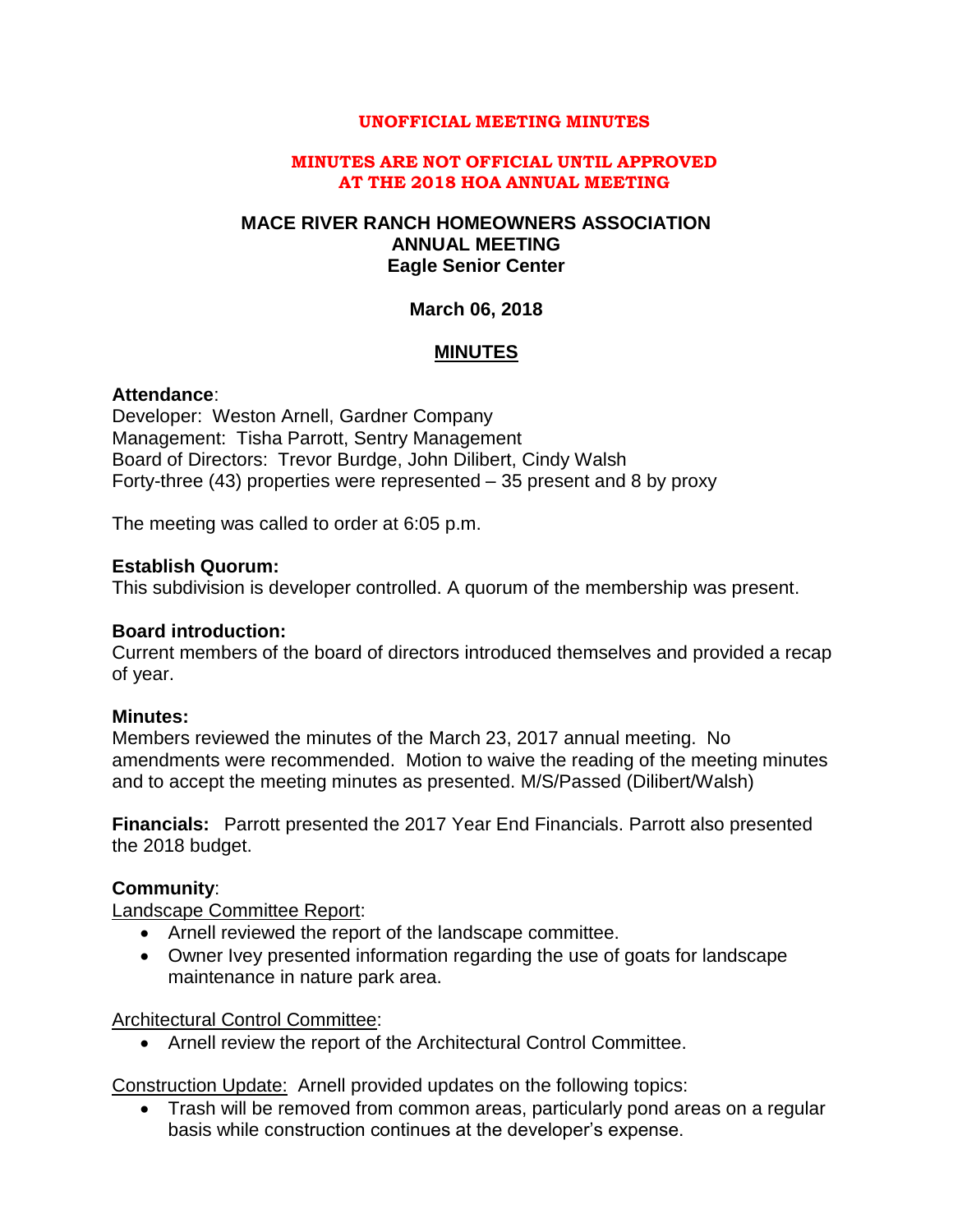- Gardner Company continues to monitor non-compliant parking on streets by builders and sub-contractors.
- Gardner Company currently retains ownership of six lots in the developed portion of the subdivision, three in phase 4, three in phase 5. An additional 11 lots remaining as part of the Mace life estate. Gardner will relinquish control of the subdivision when all lots are sold, including the lots in the undeveloped Mace life Estate.
- Arnell described plans to install an additional two pumps, at developer expense, that will allow for enhanced water pressure at high-use times.

Water Committee Chairperson Needed:

 Arnell encouraged owners to volunteer to serve on Ponds and Waterways Committee. Members with specific knowledge of water rights, irrigation maintenance, and pond dynamics is preferred.

## Board of Directors – Election of Members:

Master Association Board

- Incumbent members introduced themselves and shared reasons for serving.
- Motion to open the floor for nominations. M/S/Passed (Dilibert/Rector)
- Motion to nominate Hal Nickle as a candidate for the master association Board of Directors. M/S/Passed (Wilding/Romeo)
- Motion to nominate Trevor Burdge as a candidate for the master association Board of Directors. M/S/Passed (Johnson/Anderson)
- Motion to close nominations from the floor. M/S/Passed (Sharp/Jones)

Members submitted ballots. Elected members for 2018 are: Trevor Burdge, John Dilibert, Cindy Walsh and Andrea Zambukos.

Phase 4 sub association

- Incumbent members introduced themselves and shared reasons for serving.
- Motion to open the floor for nominations. M/S/Passed (Romeo/Johnson) There were no nominations from the floor.

 Motion to close nominations from the floor. M/S/Passed (Dilibert/Johnson) Members submitted ballots. Elected members for 2018 are: Trevor Burdge and John **Dilibert** 

Weston Arnell will continue to serve as President of both boards, as Gardner Company retains control of the subdivision at this time.

# **Homeowners Forum:**

- Owners expressed concern regarding dogs off leash on trials in the subdivision. Arnell encouraged members to submit recommendations for enforcing the guidelines.
- Owners requested a picnic table be added near the playground area.
- Owners expressed concern regarding the use of remote control boats on ponds with the intent to frighten away geese.
- Owners asked if clubhouse restrooms can be accessed in winter months when pool is closed.